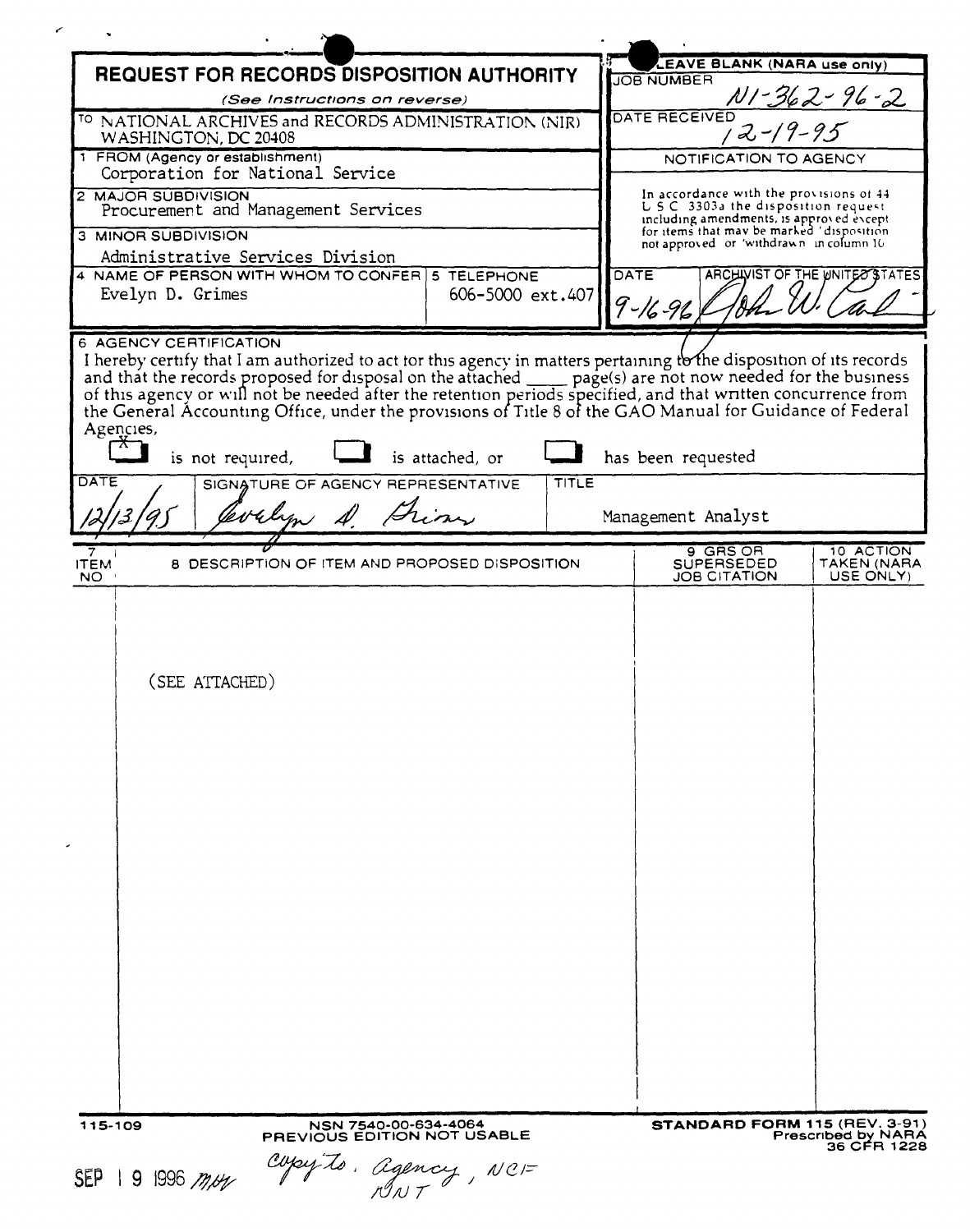# **INSPECTOR GENERAL RECORDS**

# 1. Investigative Case Files

Case files developed during investigations of known or alleged fraud, abuse, and irregularities and violations of laws and regulations. Cases relate to agency personnel, programs, and operations administered or financed by the agency, including files on volunteers, grantees, or contractors and their employees who are the subject of an investigation. This also includes investigative files relating to employees and complaints.

a. Files containing information or allegations which are of an investigative nature but do not relate to any specific investigation such as anonymous or vague allegations, etc. This includes files of complaints that are resolved without a full, formal 010 investigation.

Disposition: Destroy when 5 years old - (GRS22/1a)

b. Case files meeting one or more of the following criteria: (1) cases which involve national media attention; (2) cases relating to congressional directed investigations of programs or senior officials (CEO, Executive Directors or all other Office Directors and (3) cases resulting in major agency policy changes. The Inspector General shall determine permanent cases according to this criteria.

Disposition: Permanent. Place in inactive file which case is closed. Cut-off inactive case file at end of fiscal year and retire to FRC when 3 years old. Transfer to NARA 20 years after cut-off.

c. All other investigative case files.

Disposition. Place in inactive files when case is closed. Cut-off inactive file at end of fiscal year. Destroy 10 years after cut-off. - (GRS22/Ib)

# 2. Audit Case Files - GRS2212

Case files of OIG audits of agency programs, operations and procedures, and external audits of contractors and grantees. Consist of audit reports, correspondence, memoranda, and supporting work papers.

Disposition: Cut-off at end of fiscal year in which case is closed, Destroy 8 years after cut-off.